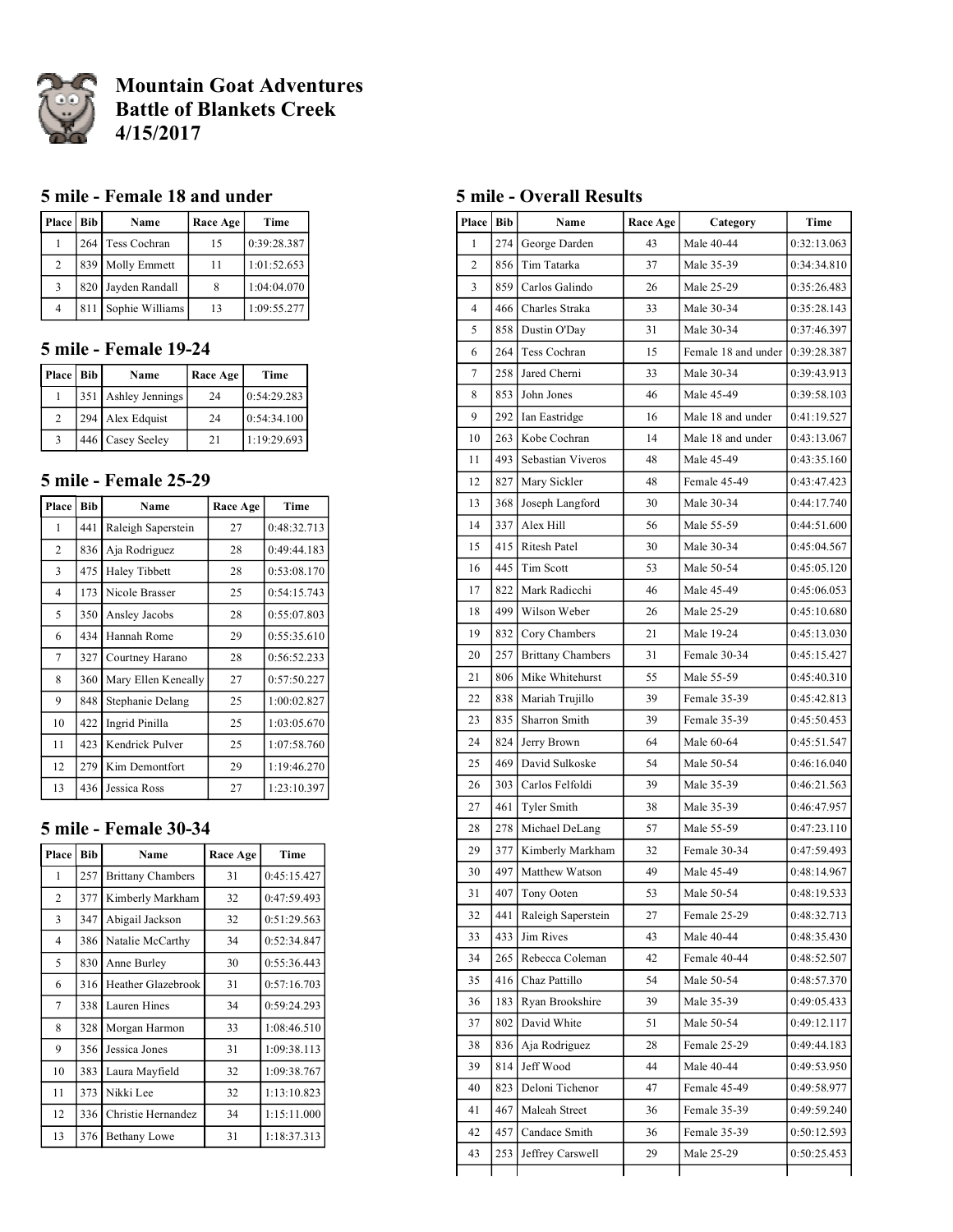## **5 mile - Female 35-39**

| Place          | <b>Bib</b> | Name              | Race Age | Time        |
|----------------|------------|-------------------|----------|-------------|
| 1              | 838        | Mariah Trujillo   | 39       | 0:45:42.813 |
| $\overline{2}$ | 835        | Sharron Smith     | 39       | 0:45:50.453 |
| 3              | 467        | Maleah Street     | 36       | 0:49:59.240 |
| $\overline{4}$ | 457        | Candace Smith     | 36       | 0:50:12.593 |
| 5              | 308        | Lori Foss         | 35       | 0:52:40.213 |
| 6              | 333        | Alison Hedrick    | 37       | 0:52:55.817 |
| 7              | 10         | Clare Agostinelli | 38       | 0:54:58.450 |
| 8              | 255        | Lacey Cazier      | 35       | 0:57:01.210 |
| 9              | 207        | Andrea Burger     | 35       | 1:02:13.937 |
| 10             | 483        | Tara Tucci        | 36       | 1:04:30.563 |
| 11             | 438        | Christine Rule    | 37       | 1:04:41.253 |
| 12             | 489        | Holly Varner      | 39       | 1:05:43.920 |
| 13             | 358        | Kristin Kelly     | 36       | 1:06:31.957 |
| 14             | 36         | Jessica Alger     | 35       | 1:11:24.413 |
| 15             | 837        | Alpa Gajera       | 38       | 1:12:46.193 |
| 16             | 429        | Melissa Reedy     | 38       | 1:33:12.913 |

## **5 mile - Female 40-44**

| Place          | <b>Bib</b> | Name            | Race Age | Time        |
|----------------|------------|-----------------|----------|-------------|
| 1              | 265        | Rebecca Coleman | 42       | 0:48:52.507 |
| $\overline{c}$ | 306        | Kimberly Ford   | 44       | 0:54:07.553 |
| 3              | 485        | Ramie Tucker    | 40       | 0:55:00.583 |
| $\overline{4}$ | 171        | Jenna Boyd      | 43       | 0:56:32.080 |
| 5              | 310        | Vikki Frost     | 44       | 0:57:49.010 |
| 6              | 268        | Lara Coppola    | 43       | 0:58:24.623 |
| 7              | 369        | Marci Laribee   | 41       | 1:03:07.393 |
| 8              | 813        | Tonya Witchel   | 42       | 1:07:56.637 |
| 9              | 448        | Mary Shade      | 41       | 1:08:41.650 |
| 10             | 298        | Tricia Escobedo | 44       | 1:09:33.897 |
| 11             | 284        | Judith Dobbs    | 42       | 1:12:21.553 |

## **5 mile - Female 45-49**

| Place | <b>Bib</b> | Name                   | Race Age | Time        |
|-------|------------|------------------------|----------|-------------|
| 1     | 827        | Mary Sickler           | 48       | 0:43:47.423 |
| 2     | 823        | Deloni Tichenor        | 47       | 0:49:58.977 |
| 3     | 355        | Tammy Johnson          | 45       | 0:53:37.463 |
| 4     | 388        | Diane McHorney         | 45       | 0:57:46.317 |
| 5     | 840        | Susannah Emmett        | 45       | 1:01:54.093 |
| 6     | 271        | Terri Crist            | 49       | 1:02:18.680 |
| 7     | 60         | Amy Anderson           | 45       | 1:08:22.740 |
| 8     | 812        | Stephanie Williams     | 46       | 1:09:45.363 |
| 9     | 374        | Valerie Lee            | 45       | 1:15:56.130 |
| 10    | 481        | Rebecca Trepper        | 49       | 1:16:47.750 |
| 11    | 370        | <b>Annette Larkins</b> | 48       | 1:18:16.447 |
| 12    | 818        | Susan Yarbrough        | 49       | 1:38:04.413 |

 $\overline{\phantom{0}}$ 

| <b>Place</b> | Bib | Name                 | <b>Race Age</b> | Category     | Time        |
|--------------|-----|----------------------|-----------------|--------------|-------------|
| 44           | 297 | Colin Ennis          | 28              | Male 25-29   | 0:50:30.313 |
| 45           | 393 | David Milam          | 45              | Male 45-49   | 0:50:51.237 |
| 46           | 408 | Mark Oprisch         | 59              | Male 55-59   | 0:50:54.493 |
| 47           | 852 | Richard Shannon      | 45              | Male 45-49   | 0:51:16.050 |
| 48           | 344 | Rob Hutchinson       | 62              | Male 60-64   | 0:51:28.027 |
| 49           | 347 | Abigail Jackson      | 32              | Female 30-34 | 0:51:29.563 |
| 50           | 357 | Endale Kebede        | 35              | Male 35-39   | 0:51:45.487 |
| 51           | 386 | Natalie McCarthy     | 34              | Female 30-34 | 0:52:34.847 |
| 52           | 308 | Lori Foss            | 35              | Female 35-39 | 0:52:40.213 |
| 53           | 151 | Richard Bilodeau     | 59              | Male 55-59   | 0:52:48.770 |
| 54           | 333 | Alison Hedrick       | 37              | Female 35-39 | 0:52:55.817 |
| 55           | 475 | <b>Haley Tibbett</b> | 28              | Female 25-29 | 0:53:08.170 |
| 56           | 355 | Tammy Johnson        | 45              | Female 45-49 | 0:53:37.463 |
| 57           | 16  | William Aitkens      | 26              | Male 25-29   | 0:53:46.103 |
| 58           | 398 | Andrew Murphy        | 31              | Male 30-34   | 0:53:50.417 |
| 59           | 267 | Gordon Cone          | 34              | Male 30-34   | 0:53:58.920 |
| 60           | 460 | Jeff Smith           | 55              | Male 55-59   | 0:54:04.367 |
| 61           | 306 | Kimberly Ford        | 44              | Female 40-44 | 0:54:07.553 |
| 62           | 173 | Nicole Brasser       | 25              | Female 25-29 | 0:54:15.743 |
| 63           | 291 | Gary Eastridge       | 50              | Male 50-54   | 0:54:23.550 |
| 64           | 351 | Ashley Jennings      | 24              | Female 19-24 | 0:54:29.283 |
| 65           | 294 | Alex Edquist         | 24              | Female 19-24 | 0:54:34.100 |
| 66           | 479 | Peter Tracy          | 52              | Male 50-54   | 0:54:54.437 |
| 67           | 10  | Clare Agostinelli    | 38              | Female 35-39 | 0:54:58.450 |
| 68           | 485 | Ramie Tucker         | 40              | Female 40-44 | 0:55:00.583 |
| 69           | 350 | Ansley Jacobs        | 28              | Female 25-29 | 0:55:07.803 |
| 70           | 434 | Hannah Rome          | 29              | Female 25-29 | 0:55:35.610 |
| 71           | 830 | Anne Burley          | 30              | Female 30-34 | 0:55:36.443 |
| 72           | 841 | Don Burkett          | 69              | Male 65-69   | 0:56:06.923 |
| 73           | 320 | Will Gunn            | 28              | Male 25-29   | 0:56:19.327 |
| 74           | 315 | Glenn Germaine       | 52              | Male 50-54   | 0:56:27.797 |
| 75           | 171 | Jenna Boyd           | 43              | Female 40-44 | 0:56:32.080 |
| 76           | 809 | Jeff Wiesburg        | 30              | Male 30-34   | 0:56:38.560 |
| 77           | 327 | Courtney Harano      | 28              | Female 25-29 | 0:56:52.233 |
| 78           | 255 | Lacey Cazier         | 35              | Female 35-39 | 0:57:01.210 |
| 79           | 339 | Leah Hinnefeld       | 52              | Female 50-54 | 0:57:02.830 |
| 80           | 316 | Heather Glazebrook   | 31              | Female 30-34 | 0:57:16.703 |
| 81           | 314 | Sandy Geisel         | 54              | Female 50-54 | 0:57:20.947 |
| 82           | 477 | David Tinsley        | 68              | Male 65-69   | 0:57:27.717 |
| 83           | 317 | Dale Graves          | 48              | Male 45-49   | 0:57:28.853 |
| 84           | 178 | Thompson Brock       | 44              | Male 40-44   | 0:57:38.450 |
| 85           | 388 | Diane McHorney       | 45              | Female 45-49 | 0:57:46.317 |
| 86           | 310 | Vikki Frost          | 44              | Female 40-44 | 0:57:49.010 |
| 87           | 360 | Mary Ellen Keneally  | 27              | Female 25-29 | 0:57:50.227 |
| 88           | 851 | Charlie Siler        | 72              | Male $70+$   | 0:58:04.823 |
| 89           | 268 | Lara Coppola         | 43              | Female 40-44 | 0:58:24.623 |
| 90           | 363 | Alicia V King        | 57              | Female 55-59 | 0:58:52.973 |
| 91           | 338 | Lauren Hines         | 34              | Female 30-34 | 0:59:24.293 |
| 92           | 805 | John Whitehurst      | 48              | Male 45-49   | 0:59:35.253 |
| 93           | 848 | Stephanie Delang     | 25              | Female 25-29 | 1:00:02.827 |
| 94           | 410 | Correy Overton       | 30              | Male 30-34   | 1:00:06.217 |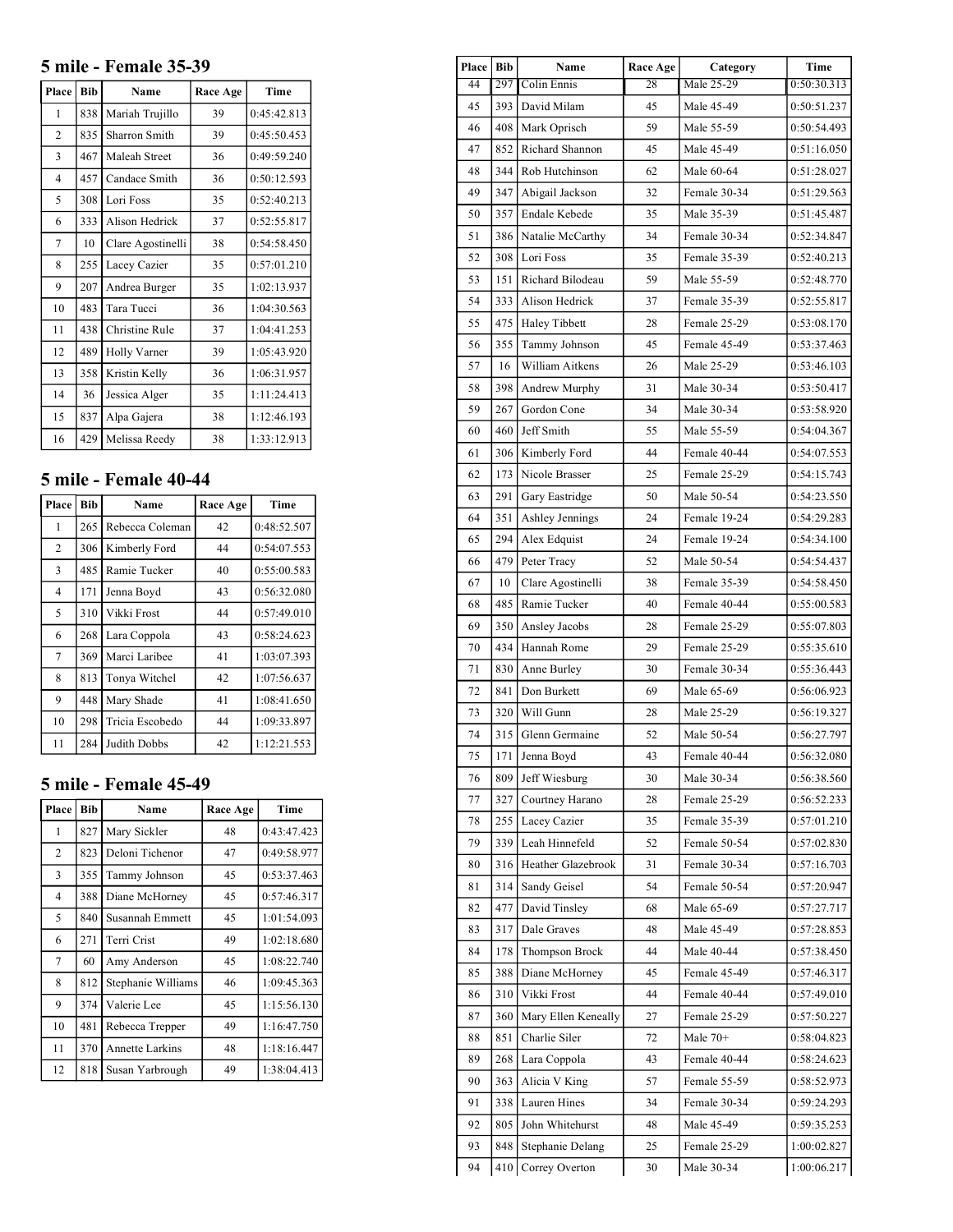#### **5 mile - Female 50-54**

| Place          | <b>Bib</b> | Name                  | Race Age | Time        |
|----------------|------------|-----------------------|----------|-------------|
| 1              | 339        | Leah Hinnefeld        | 52       | 0:57:02.830 |
| $\overline{c}$ | 314        | Sandy Geisel          | 54       | 0:57:20.947 |
| 3              | 282        | Amy Dickson           | 50       | 1:01:57.817 |
| $\overline{4}$ | 411        | Michele Owen          | 50       | 1:04:58.313 |
| 5              | 318        | <b>Heather Graves</b> | 50       | 1:05:51.533 |
| 6              | 453        | Lynn Silvers          | 53       | 1:07:07.087 |
| 7              | 170        | Karen Bowers          | 52       | 1:08:54.057 |
| 8              | 107        | Juli Beatty           | 53       | 1:11:06.400 |
| 9              | 233        | CathyJo Caputo        | 52       | 1:18:38.420 |
| 10             | 324        | Andrea Hamrick        | 54       | 1:20:55.073 |

#### **5 mile - Female 55-59**

| Place   Bib    |     | Name            | Race Age | Time        |
|----------------|-----|-----------------|----------|-------------|
|                | 363 | Alicia V King   | 57       | 0:58:52.973 |
| 2              | 349 | Julie Jackson   | 58       | 1:13:42.790 |
| 3              |     | 455 Grace Sirma | 57       | 1:19:16.067 |
| $\overline{4}$ | 228 | Cynthia Byrer   | 58       | 1:20:24.283 |
| $\sim$         | 148 | Vicki Bertram   | 58       | 1:25:16.070 |

### **5 mile - Female 60-64**

| Place   Bib | <b>Name</b>   | Race Age | Time        |
|-------------|---------------|----------|-------------|
|             | 382 Karen May | 63       | 1:22:32.120 |

## **5 mile - Female 65-69**

| Place   Bib | Name               | Race Age | Time        |
|-------------|--------------------|----------|-------------|
|             | 295 Nancy Eisele   | 67       | 1:15:58.653 |
| 2           | 401 Barbara Myrick | 66       | 1:21:23.743 |
|             | 842 Susan Burkett  | 68       | 1:30:27.937 |

#### **5 mile - Male 18 and under**

| Place   Bib    | Name              | Race Age | Time        |
|----------------|-------------------|----------|-------------|
|                | 292 Ian Eastridge | 16       | 0:41:19.527 |
| $\mathfrak{D}$ | 263 Kobe Cochran  | 14       | 0:43:13.067 |
| $\mathcal{R}$  | 283 Cash Dobbs    |          | 1:12:21.510 |

## **5 mile - Male 19-24**

| Place   Bib | Name              | Race Age | Time        |
|-------------|-------------------|----------|-------------|
|             | 832 Cory Chambers |          | 0.45:13.030 |

#### **5 mile - Male 25-29**

| Place          | Bib | Name             | Race Age | <b>Time</b> |
|----------------|-----|------------------|----------|-------------|
|                | 859 | Carlos Galindo   | 26       | 0:35:26.483 |
| $\overline{2}$ | 499 | Wilson Weber     | 26       | 0:45:10.680 |
| 3              | 253 | Jeffrey Carswell | 29       | 0:50:25.453 |
| $\overline{4}$ | 297 | Colin Ennis      | 28       | 0:50:30.313 |
| 5              | 16  | William Aitkens  | 26       | 0:53:46.103 |
| 6              | 320 | Will Gunn        | 28       | 0:56:19.327 |
| 7              | 8   | Christian Abrams | 28       | 1:04:09.297 |
| 8              | 829 | Clayton Williams | 25       | 1:11:07.077 |

| Place | Bib | Name                   | Race Age | Category            | Time        |
|-------|-----|------------------------|----------|---------------------|-------------|
| 95    | 400 | Anthony Myrick         | 30       | Male 30-34          | 1:00:34.420 |
| 96    | 437 | Didier Rouaud          | 54       | Male 50-54          | 1:01:04.740 |
| 97    | 440 | Joseph Salter          | 41       | Male 40-44          | 1:01:16.417 |
| 98    | 424 | Sundar Raman           | 51       | Male 50-54          | 1:01:30.673 |
| 99    | 839 | Molly Emmett           | 11       | Female 18 and under | 1:01:52.653 |
| 100   | 840 | Susannah Emmett        | 45       | Female 45-49        | 1:01:54.093 |
| 101   | 282 | Amy Dickson            | 50       | Female 50-54        | 1:01:57.817 |
| 102   | 280 | Clayton Denton         | 38       | Male 35-39          | 1:02:04.250 |
| 103   | 207 | Andrea Burger          | 35       | Female 35-39        | 1:02:13.937 |
| 104   | 271 | Terri Crist            | 49       | Female 45-49        | 1:02:18.680 |
| 105   | 482 | Robert Tucci           | 36       | Male 35-39          | 1:02:20.680 |
| 106   | 422 | Ingrid Pinilla         | 25       | Female 25-29        | 1:03:05.670 |
| 107   | 369 | Marci Laribee          | 41       | Female 40-44        | 1:03:07.393 |
| 108   | 59  | Donald Alvarez         | 55       | Male 55-59          | 1:03:48.283 |
| 109   | 820 | Jayden Randall         | 8        | Female 18 and under | 1:04:04.070 |
| 110   | 8   | Christian Abrams       | 28       | Male 25-29          | 1:04:09.297 |
| 111   | 483 | Tara Tucci             | 36       | Female 35-39        | 1:04:30.563 |
| 112   | 438 | Christine Rule         | 37       | Female 35-39        | 1:04:41.253 |
| 113   | 411 | Michele Owen           | 50       | Female 50-54        | 1:04:58.313 |
| 114   |     | 364 Holland King       | 36       | Male 35-39          | 1:05:19.537 |
| 115   | 489 | Holly Varner           | 39       | Female 35-39        | 1:05:43.920 |
| 116   | 318 | Heather Graves         | 50       | Female 50-54        | 1:05:51.533 |
| 117   | 348 | <b>Brent Jackson</b>   | 35       | Male 35-39          | 1:05:59.460 |
| 118   | 459 | Dale Smith             | 47       | Male 45-49          | 1:05:59.583 |
| 119   | 326 | Lee Hands              | 44       | Male 40-44          | 1:06:07.343 |
| 120   | 304 | David Felfoldi         | 38       | Male 35-39          | 1:06:31.837 |
| 121   | 358 | Kristin Kelly          | 36       | Female 35-39        | 1:06:31.957 |
| 122   | 299 | <b>Greg Estes</b>      | 49       | Male 45-49          | 1:06:37.790 |
| 123   | 453 | Lynn Silvers           | 53       | Female 50-54        | 1:07:07.087 |
| 124   | 384 | <b>Bill McAllister</b> | 54       | Male 50-54          | 1:07:52.520 |
| 125   | 813 | Tonya Witchel          | 42       | Female 40-44        | 1:07:56.637 |
| 126   |     | 423   Kendrick Pulver  | 25       | Female 25-29        | 1:07:58.760 |
| 127   | 60  | Amy Anderson           | 45       | Female 45-49        | 1:08:22.740 |
| 128   | 448 | Mary Shade             | 41       | Female 40-44        | 1:08:41.650 |
| 129   | 328 | Morgan Harmon          | 33       | Female 30-34        | 1:08:46.510 |
| 130   | 170 | Karen Bowers           | 52       | Female 50-54        | 1:08:54.057 |
| 131   | 133 | Robert Belongia        | 56       | Male 55-59          | 1:09:20.677 |
| 132   | 298 | Tricia Escobedo        | 44       | Female 40-44        | 1:09:33.897 |
| 133   | 356 | Jessica Jones          | 31       | Female 30-34        | 1:09:38.113 |
| 134   | 383 | Laura Mayfield         | 32       | Female 30-34        | 1:09:38.767 |
| 135   | 812 | Stephanie Williams     | 46       | Female 45-49        | 1:09:45.363 |
| 136   | 811 | Sophie Williams        | 13       | Female 18 and under | 1:09:55.277 |
| 137   | 33  | Steven Alaniz          | 40       | Male 40-44          | 1:10:44.910 |
| 138   | 810 | Sean Williams          | 51       | Male 50-54          | 1:11:06.140 |
| 139   | 107 | Juli Beatty            | 53       | Female 50-54        | 1:11:06.400 |
| 140   | 829 | Clayton Williams       | 25       | Male 25-29          | 1:11:07.077 |
| 141   | 36  | Jessica Alger          | 35       | Female 35-39        | 1:11:24.413 |
| 142   | 470 | John Tackett           | 60       | Male 60-64          | 1:11:53.953 |
| 143   | 283 | Cash Dobbs             | 9        | Male 18 and under   | 1:12:21.510 |
| 144   | 284 | Judith Dobbs           | 42       | Female 40-44        | 1:12:21.553 |
|       |     |                        |          |                     |             |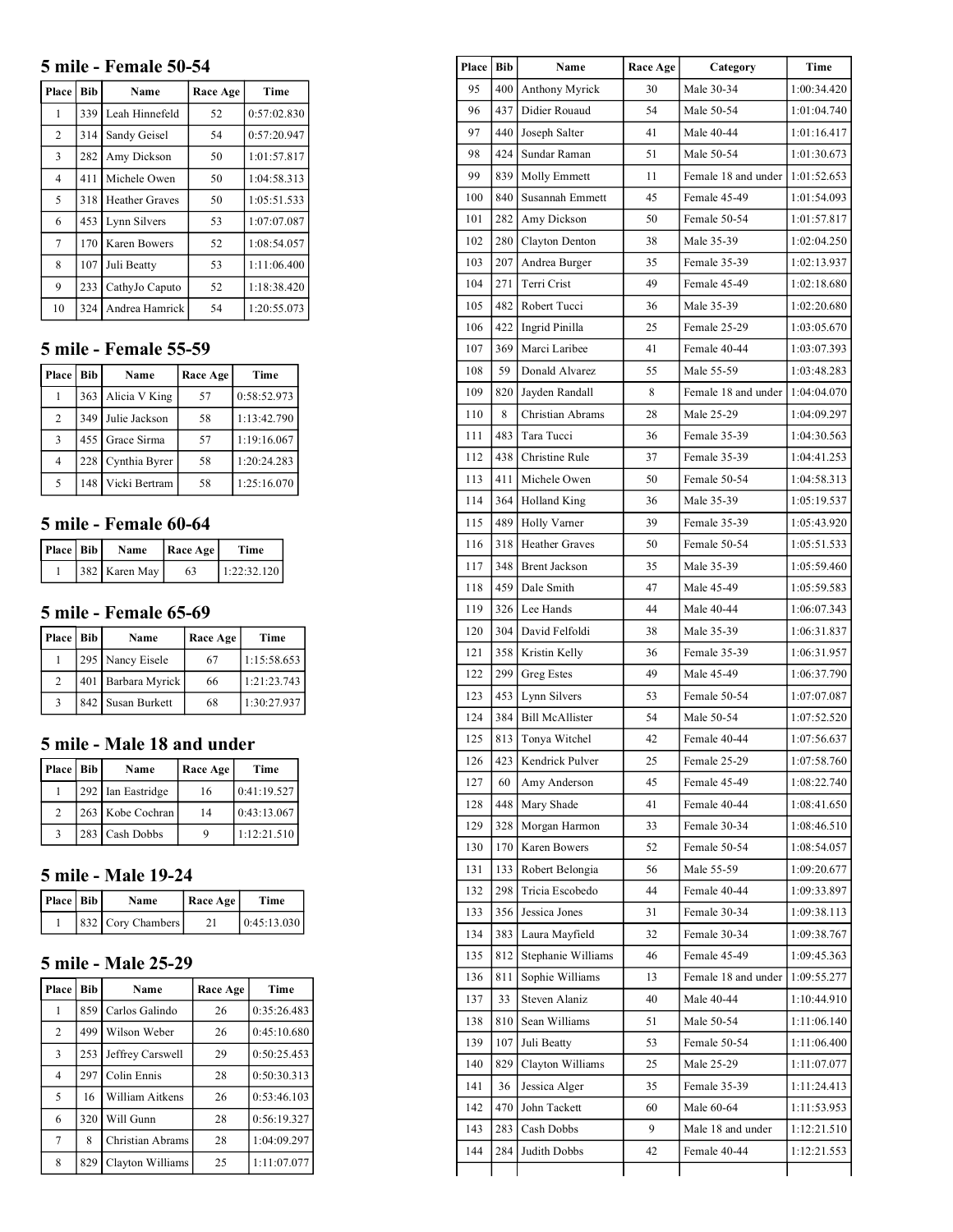## **5 mile - Male 30-34**

| Place          | <b>Bib</b> | Name                | Race Age | Time        |
|----------------|------------|---------------------|----------|-------------|
| 1              | 466        | Charles Straka      | 33       | 0:35:28.143 |
| $\overline{2}$ | 858        | Dustin O'Day        | 31       | 0:37:46.397 |
| 3              | 258        | Jared Cherni        | 33       | 0:39:43.913 |
| $\overline{4}$ | 368        | Joseph Langford     | 30       | 0:44:17.740 |
| 5              | 415        | <b>Ritesh Patel</b> | 30       | 0:45:04.567 |
| 6              | 398        | Andrew Murphy       | 31       | 0:53:50.417 |
| 7              | 267        | Gordon Cone         | 34       | 0:53:58.920 |
| 8              | 809        | Jeff Wiesburg       | 30       | 0:56:38.560 |
| 9              | 410        | Correy Overton      | 30       | 1:00:06.217 |
| 10             | 400        | Anthony Myrick      | 30       | 1:00:34.420 |

## **5 mile - Male 35-39**

| Place          | <b>Bib</b> | Name                 | Race Age | Time        |
|----------------|------------|----------------------|----------|-------------|
| 1              | 856        | Tim Tatarka          | 37       | 0:34:34.810 |
| $\overline{2}$ | 303        | Carlos Felfoldi      | 39       | 0:46:21.563 |
| 3              | 461        | <b>Tyler Smith</b>   | 38       | 0:46:47.957 |
| 4              | 183        | Ryan Brookshire      | 39       | 0:49:05.433 |
| 5              | 357        | <b>Endale Kebede</b> | 35       | 0:51:45.487 |
| 6              | 280        | Clayton Denton       | 38       | 1:02:04.250 |
| 7              | 482        | Robert Tucci         | 36       | 1:02:20.680 |
| 8              | 364        | <b>Holland King</b>  | 36       | 1:05:19.537 |
| 9              | 348        | <b>Brent Jackson</b> | 35       | 1:05:59.460 |
| 10             | 304        | David Felfoldi       | 38       | 1:06:31.837 |

## **5 mile - Male 40-44**

| Place          | <b>Bib</b> | Name           | Race Age | Time        |
|----------------|------------|----------------|----------|-------------|
| 1              | 274        | George Darden  | 43       | 0:32:13.063 |
| $\overline{2}$ | 433        | Jim Rives      | 43       | 0:48:35.430 |
| 3              | 814        | Jeff Wood      | 44       | 0:49:53.950 |
| 4              | 178        | Thompson Brock | 44       | 0:57:38.450 |
| 5              | 440        | Joseph Salter  | 41       | 1:01:16.417 |
| 6              | 326        | Lee Hands      | 44       | 1:06:07.343 |
| 7              | 33         | Steven Alaniz  | 40       | 1:10:44.910 |
| 8              | 430        | Shawn Reedy    | 40       | 1:33:12.873 |

## **5 mile - Male 45-49**

| Place          | <b>Bib</b> | Name              | Race Age | Time        |
|----------------|------------|-------------------|----------|-------------|
| 1              | 853        | John Jones        | 46       | 0:39:58.103 |
| $\overline{c}$ | 493        | Sebastian Viveros | 48       | 0:43:35.160 |
| 3              | 822        | Mark Radicchi     | 46       | 0:45:06.053 |
| 4              | 497        | Matthew Watson    | 49       | 0:48:14.967 |
| 5              | 393        | David Milam       | 45       | 0:50:51.237 |
| 6              | 852        | Richard Shannon   | 45       | 0:51:16.050 |
| 7              | 317        | Dale Graves       | 48       | 0:57:28.853 |
| 8              | 805        | John Whitehurst   | 48       | 0:59:35.253 |
| 9              | 459        | Dale Smith        | 47       | 1:05:59.583 |
| 10             | 299        | Greg Estes        | 49       | 1:06:37.790 |

| <b>Place</b> | <b>Bib</b> | Name                   | Race Age | Category     | Time        |
|--------------|------------|------------------------|----------|--------------|-------------|
| 145          | 354        | David Johnson          | 53       | Male 50-54   | 1:12:29.280 |
| 146          | 837        | Alpa Gajera            | 38       | Female 35-39 | 1:12:46.193 |
| 147          | 373        | Nikki Lee              | 32       | Female 30-34 | 1:13:10.823 |
| 148          | 349        | Julie Jackson          | 58       | Female 55-59 | 1:13:42.790 |
| 149          | 112        | Tim Beatty             | 55       | Male 55-59   | 1:13:56.613 |
| 150          | 336        | Christie Hernandez     | 34       | Female 30-34 | 1:15:11.000 |
| 151          | 374        | Valerie Lee            | 45       | Female 45-49 | 1:15:56.130 |
| 152          | 295        | Nancy Eisele           | 67       | Female 65-69 | 1:15:58.653 |
| 153          | 481        | Rebecca Trepper        | 49       | Female 45-49 | 1:16:47.750 |
| 154          | 480        | Michael Trepper        | 51       | Male 50-54   | 1:16:48.013 |
| 155          | 370        | <b>Annette Larkins</b> | 48       | Female 45-49 | 1:18:16.447 |
| 156          | 376        | Bethany Lowe           | 31       | Female 30-34 | 1:18:37.313 |
| 157          | 233        | CathyJo Caputo         | 52       | Female 50-54 | 1:18:38.420 |
| 158          | 455        | Grace Sirma            | 57       | Female 55-59 | 1:19:16.067 |
| 159          | 446        | Casey Seeley           | 21       | Female 19-24 | 1:19:29.693 |
| 160          | 447        | Dale Seeley            | 50       | Male 50-54   | 1:19:29.907 |
| 161          | 279        | Kim Demontfort         | 29       | Female 25-29 | 1:19:46.270 |
| 162          | 228        | Cynthia Byrer          | 58       | Female 55-59 | 1:20:24.283 |
| 163          | 324        | Andrea Hamrick         | 54       | Female 50-54 | 1:20:55.073 |
| 164          | 401        | Barbara Myrick         | 66       | Female 65-69 | 1:21:23.743 |
| 165          | 382        | Karen May              | 63       | Female 60-64 | 1:22:32.120 |
| 166          | 436        | Jessica Ross           | 27       | Female 25-29 | 1:23:10.397 |
| 167          | 148        | Vicki Bertram          | 58       | Female 55-59 | 1:25:16.070 |
| 168          | 842        | Susan Burkett          | 68       | Female 65-69 | 1:30:27.937 |
| 169          | 430        | Shawn Reedy            | 40       | Male 40-44   | 1:33:12.873 |
| 170          | 429        | Melissa Reedy          | 38       | Female 35-39 | 1:33:12.913 |
| 171          | 818        | Susan Yarbrough        | 49       | Female 45-49 | 1:38:04.413 |